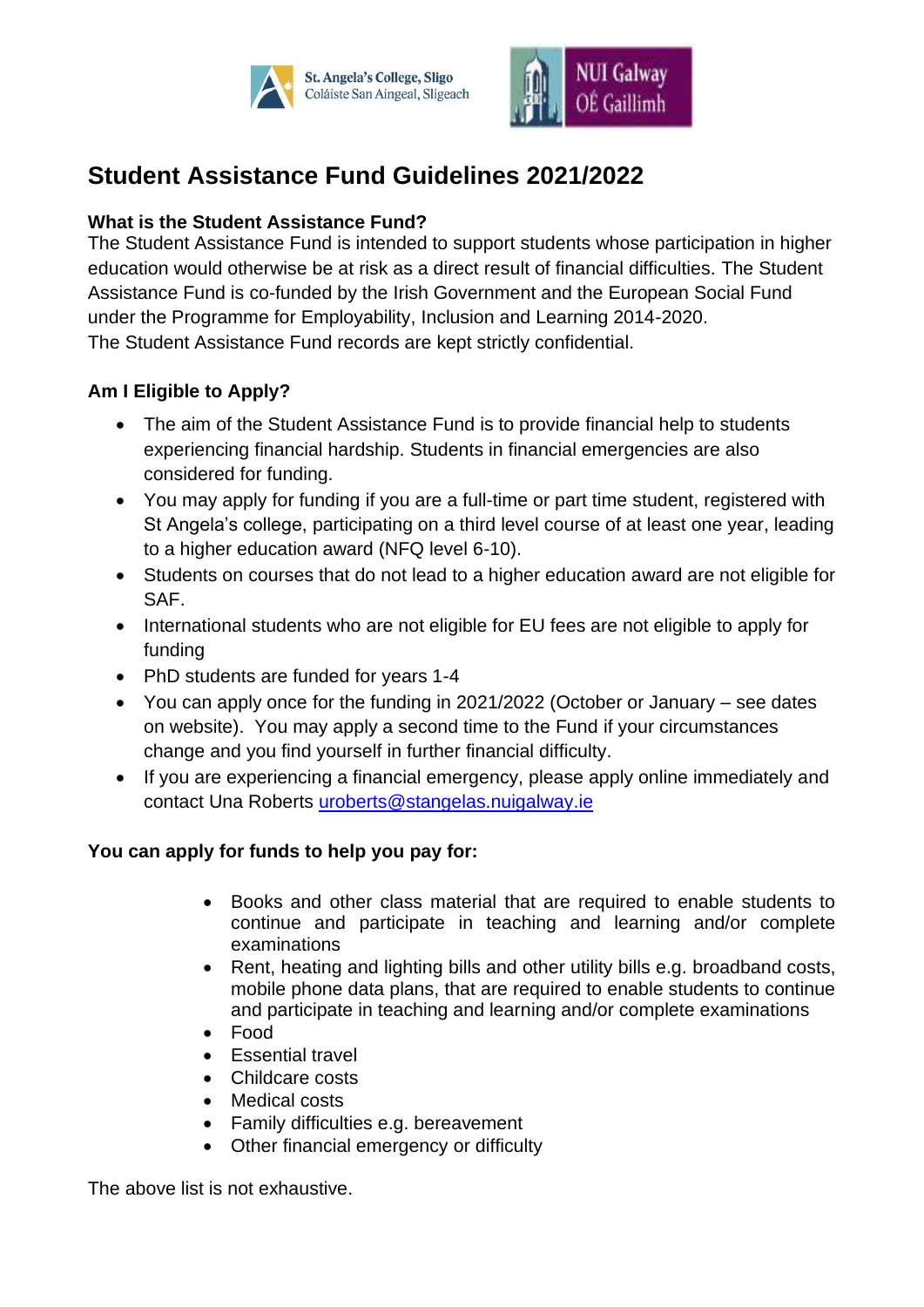Students and/or their families who have been impacted financially by Covid 19 are eligible to apply for financial help. You must provide evidence of your financial difficulty and explain its impact on your third level studies.

# **How do I Apply?**

- Complete an online application form for the Student Assistance Fund see link on the Student Assistance fund page of the website.
- You can apply once for the funding in 2021/2022 (October or January). You may apply a second time to the Fund if your circumstances change and you find yourself in further financial difficulty.
- If you are experiencing a financial emergency, please apply online immediately and contact Una Roberts [uroberts@stangelas.nuigalway.ie](mailto:uroberts@stangelas.nuigalway.ie)

### **Enclose all relevant documentation with your application –**

# **Your own documents:**

- Expenditure Receipts pertinent to your application e.g. Rent, Food, Academic Materials, Childcare, Heat, Electricity. Please note only costs associated with attending or studying on your course will be considered.
- Bank Statement showing at least 6 weeks of current transactions
- Confirmation of applicants income (Statement of Earnings 2020 (P60) OR Statement of Liability 2020 (P21) OR current payslip)
- Confirmation of Social Welfare payment to applicants
- Details of SUSI grant
- Copy of Medical Card
- Verification of Student's Mortgage if applicable
- Your spouse/partner's income details / social welfare payments

# **Your parents/guardians documents:**

- Confirmation of parents/guardians income (Statement of Earnings 2020 (was P60) OR Statement of Liability 2020 OR payslip). Please provide evidence of both parents/guardians income as applicable
- Confirmation of Social Welfare payment to parents/guardians

# **What Happens to my Application?**

• All completed applications are brought before the Welfare Committee (College Registrar, Access Officer, Student Union Welfare Officer, and Student Services Officer) to allocate funding.

The deadlines for applying to the Fund are 27th October 2021 and 27<sup>th</sup> January 2022.

- The Committee may require further clarification or interview in relation to aspects of the application
- Applicants will receive email notification on the decision of the Committee as soon as possible. Successful applicants will be emailed to collect their cheques from Student Services. Students must sign for cheques as this receipt is required for audit purposes.
- Please note **Funds are limited – not all applications are awarded funding. The Student Assistance fund is a means tested fund**